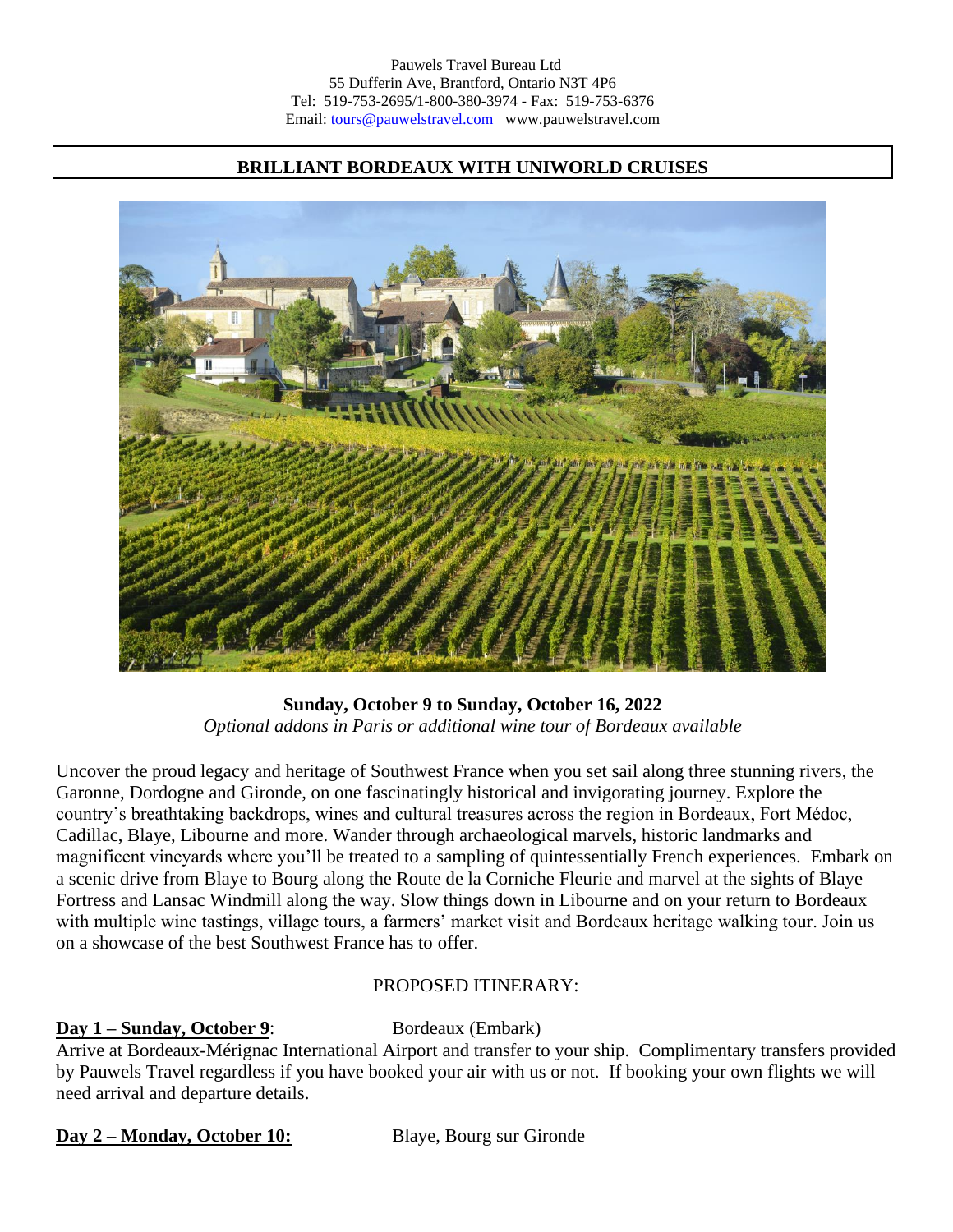The Route de la Corniche Fleurie…could this be the most beautiful road you've ever traveled? Find out today on the drive to Blaye Fortress, passing through one impossibly picturesque hamlet after another. Once you arrive, you'll find your center with a unique and expertly led yoga session in the heart of this historic fortress, a UNESCO-designated citadel that once protected Bordeaux from attacks by sea.

Featured Excursion:

Bourg sur Gironde walking tour

Choice of Panoramas of Route de la Corniche Fleurie with Blaye Fortress or "Let's Go" yoga in the historic heart of Blaye Fortress

**Day 3 – Tuesday, October 11:** Cussac Fort Médoc, Pauillac la Fayette

The legendary Médoc region abounds with prestigious wine châteaux in a dizzying array of architectural styles, as well as miles of grapevines stretching to infinity. Take a scenic drive through the storied Médoc wine route, followed by a wine tasting at a beautiful wine estate. Enjoy the waters of the Garonne River and the Gironde Estuary before heading to the pretty town of Pauillac, gateway to the storied Médoc wine route, the Atlantic coast and remnants of the Atlantic Wall erected during WWII.

Featured Excursion:

Fresh Médoc oysters tasting

Choice of Médoc Châteaux route with private wine tasting or Bunker archaeology tour or "Let's Go" bike in the Médoc vineyards

# **Day 4 – Wednesday, October 12:**

Cadillac

The French phrase "la douceur de vivre" is an accurate description for your time in Cadillac, known for its deliciously flavored dessert wines. Visit Château Royal de Cazeneuve, site of Henry IV's and Queen Margot's tempestuous love. Meet the owner around a glass of Sauternes in the reception hall.

Choice of The colorful life of Toulouse Lautrec at Château de Malromé or Private owner's tour of Royal Château with Sauternes toast

Note: Sailing this stretch of the Garonne depends on the tides. If it is not possible to sail to Cadillac, you will be transferred to your destination via motorcoach.

# **Day 5 – Thursday, October 13:** Libourne (Saint-Émilion)

The medieval town of Saint-Émilion is an ideal place to linger. Wander its cobblestone lanes lined with wine shops and bakeries, and stop to admire the amazing rock-hewn church that extends beneath the city's streets. Another treasure awaiting you underground? A wine tasting in the cellars of a Grand Cru estate. With Libourne as your base, travel to nearby breathtaking Saint-Émilion and immerse yourself more deeply in the region's history and wine culture.

Featured Excursion:

Saint-Émilion walking tour with wine tasting

# **Day 6 – Friday, Octpber 14:** Libourne, Bordeaux

France's rich agricultural tradition is the heart and soul of the region's exquisite cuisine—and what better way to get a taste for the freshest vegetables, cheeses, breads and fruits than with a visit to Libourne's lively farmers' market?

Featured Excursion:

Libourne "Village Day" with farmer's market

# **Day 7 – Saturday, Octpber 15**: Bordeaux

Discover Bordeaux's many charms today, either on foot with a local expert or on two wheels—the locals' preferred way to navigate the city's charming backstreets. You have a wonderful selection of active opportunities to see this magnificent UNESCO World Heritage Site.Featured Excursion: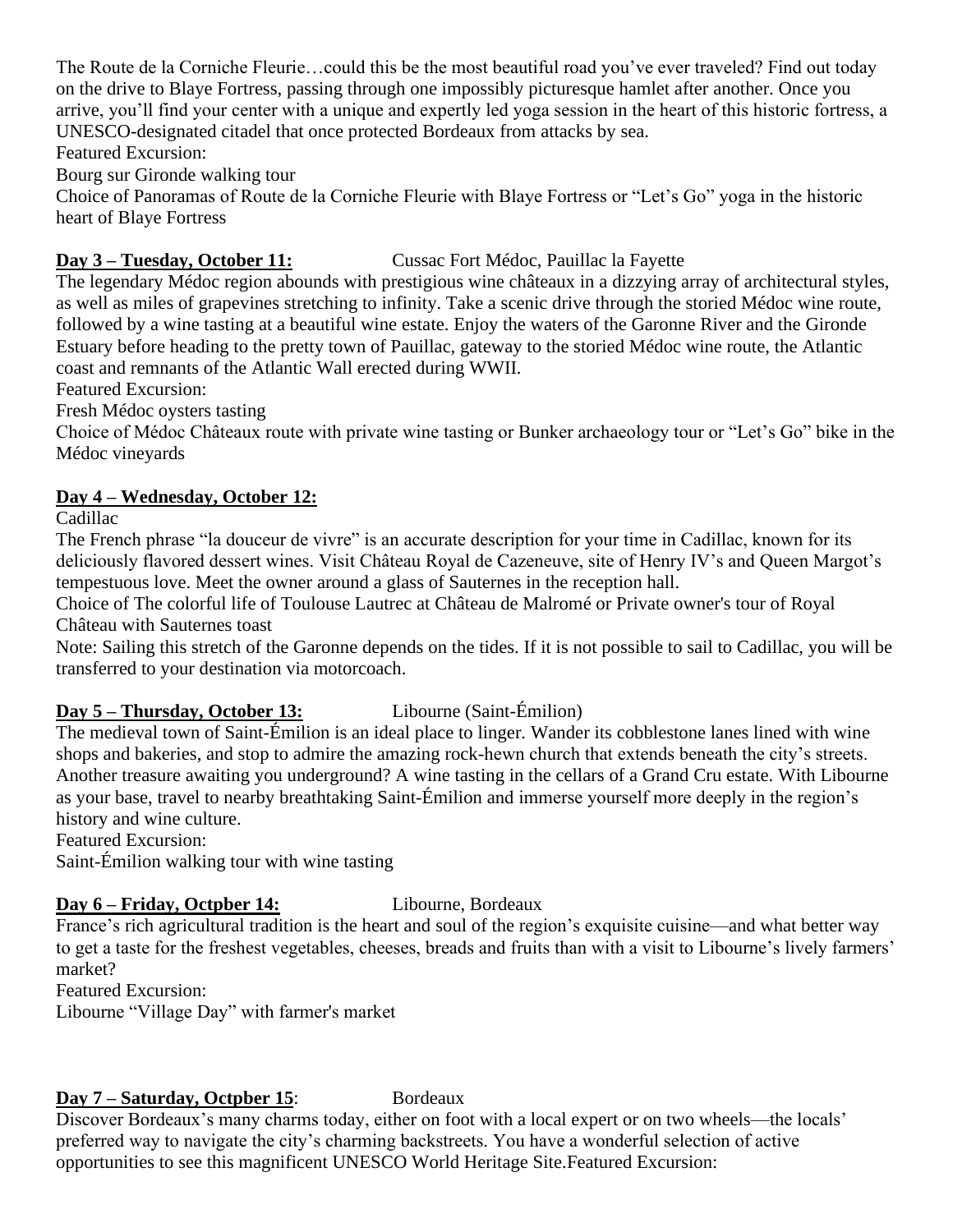Cité du Vin museum visit Choice of "Do as the Locals Do" Bordeaux walking tour or "Let's Go" bike Bordeaux backstreets

### **Day 8; Sunday, October 16:** Bordeaux (Disembark)

Disembark the ship and transfer to Bordeaux-Mérignac International Airport for your flight home or continue your journey with one of our optional extensions.

### WELCOME HOME!

Tour cost per person in USD dollars land only sharing double accommodation; Classic category cabin \$3,899.00 Upgrade to deluxe cabin \$700.00 Upgrade to category French Balcony \$1500.00

Total tour cost in USD, land only, single occupancy; Classic cabin \$5,899.00 Upgrade to Deluxe \$1,050.00 French Balcony \$2,250.00

Please note: no cabins are being held. Space is subject to availability. Uniworld [terms and conditions](https://www.avalonwaterways.ca/terms/) apply. Pauwels Travel Bureau recommends getting travel insurance to be properly protected for your trip.

Book by June 30 and save 10% when you pay in full withing 72 hours. We have confirmed pricing in USD as the difference in exchange from what Uniworld is using allows for additional savings in excess of \$1,000.00 when you pay in full to receive the 10% discount.

Tour/cruise includes:

- Transfers from Bordeaux airport
- 7 nights river cruise in category selected and all meals and snacks during the cruise including wine or beer.
- Transportation throughout the tour
- All sightseeing and admissions as per the itinerary
- Pre-paid gratuities
- All port charges and fees.

Not Included:

- Items of a personal nature
- Meals not indicated
- Optional travel insurance